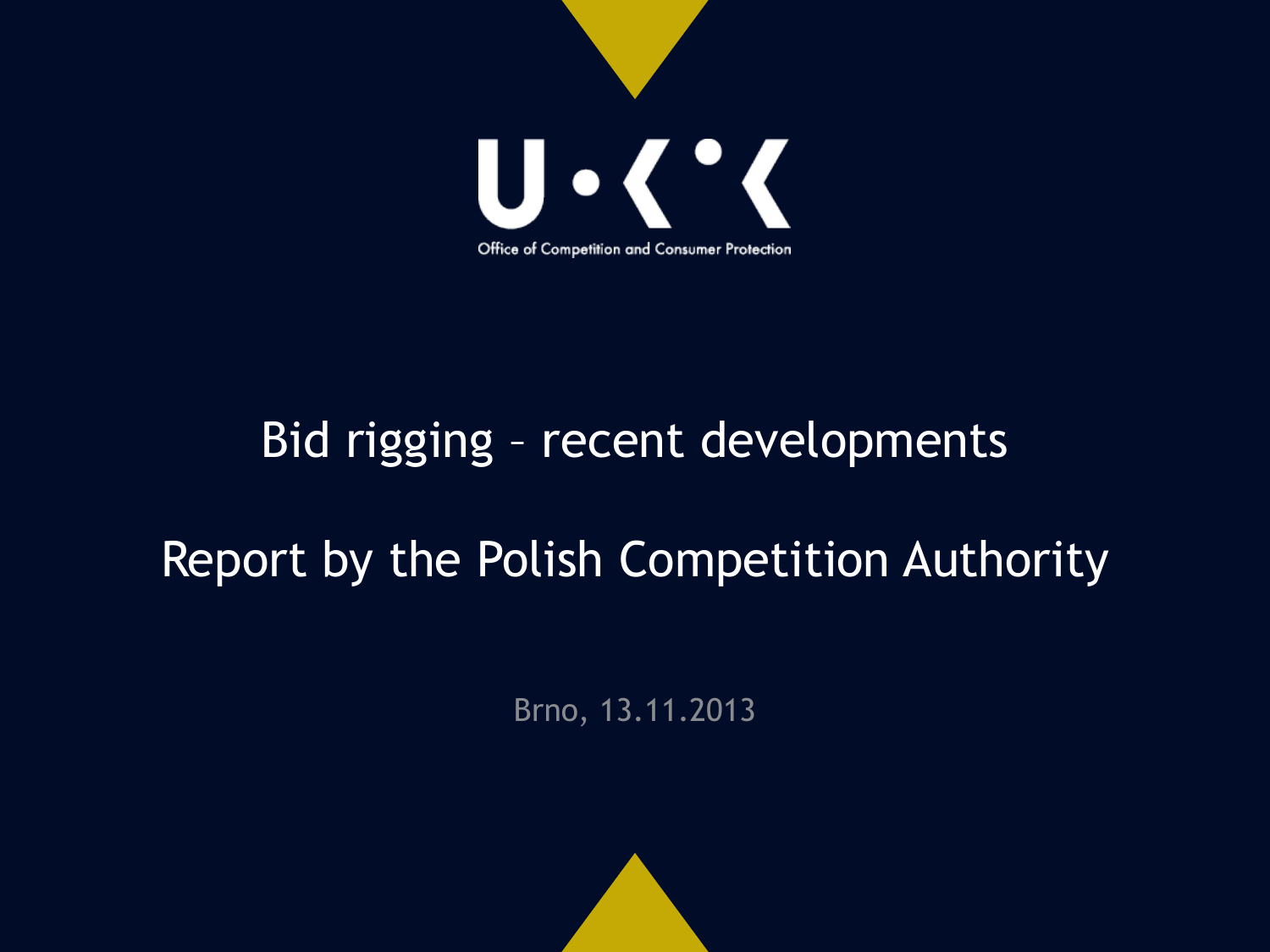

# September 2013:

 The Office of Competition and Consumer Protection (UOKiK) published a report:

**"The system of public procurement and the growth of competition in the market"**



ST. MARTIN CONFERENCE 12-13.11.2013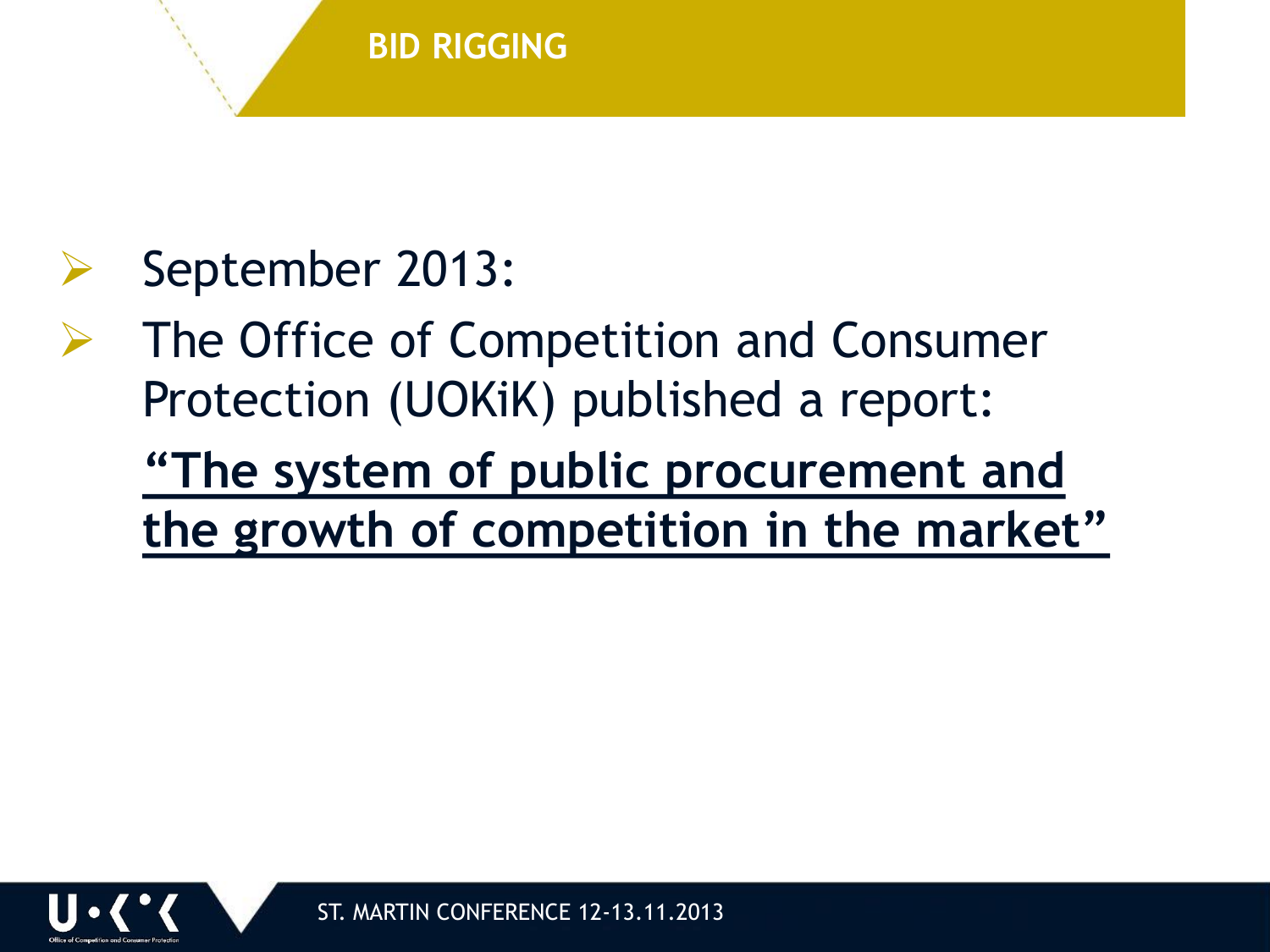**BID RIGGING**



Warszawa, wrzesień 2013 r.



ST. MARTIN CONFERENCE 12-13.11.2013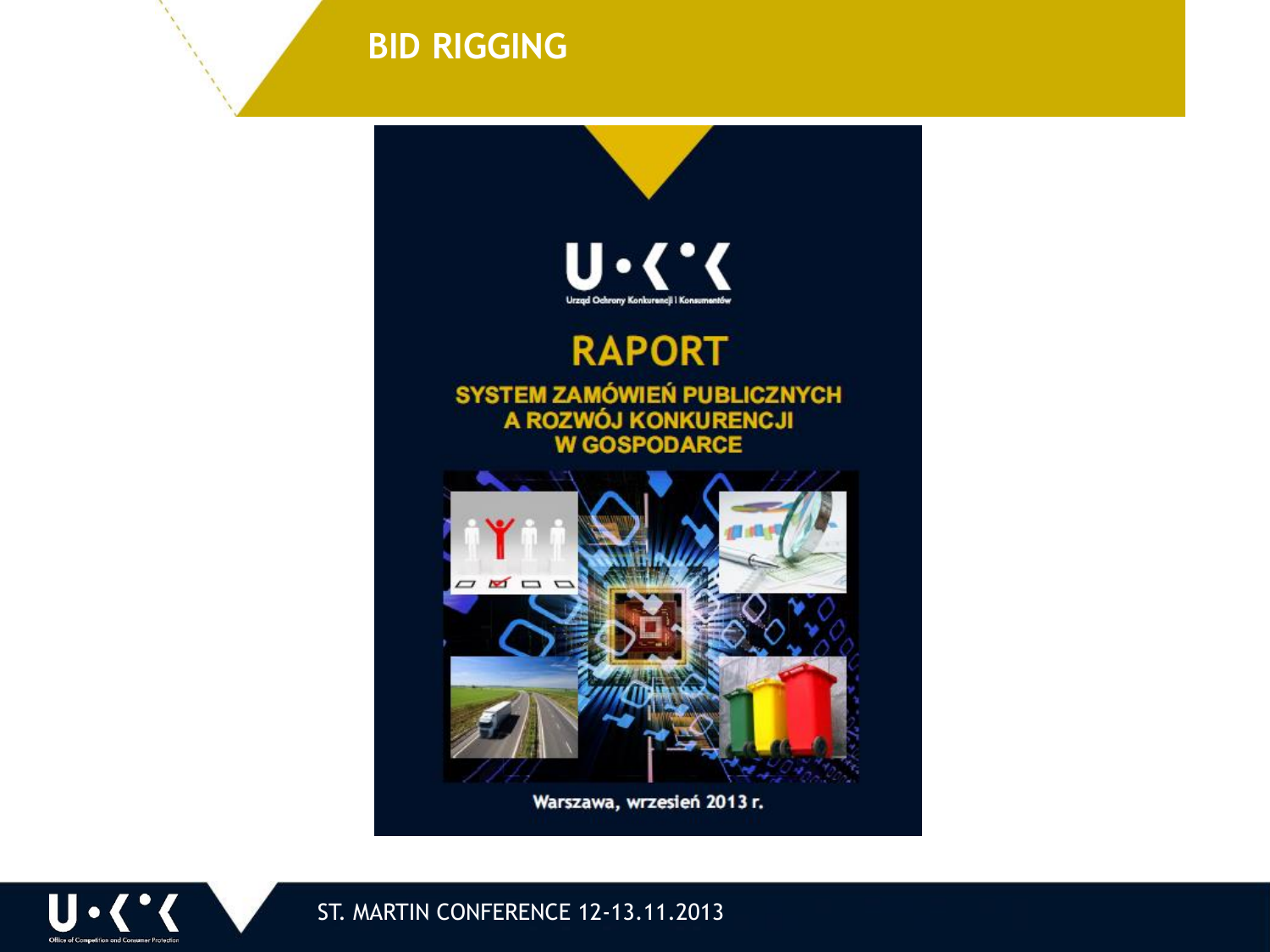## Content of the report:

- Description of legal regulations
- Functioning of the public procurement system in Poland
- Limitations of competition in public procurement
- $\triangleright$  Proposals how to make public tendering more effective and pro-competitive

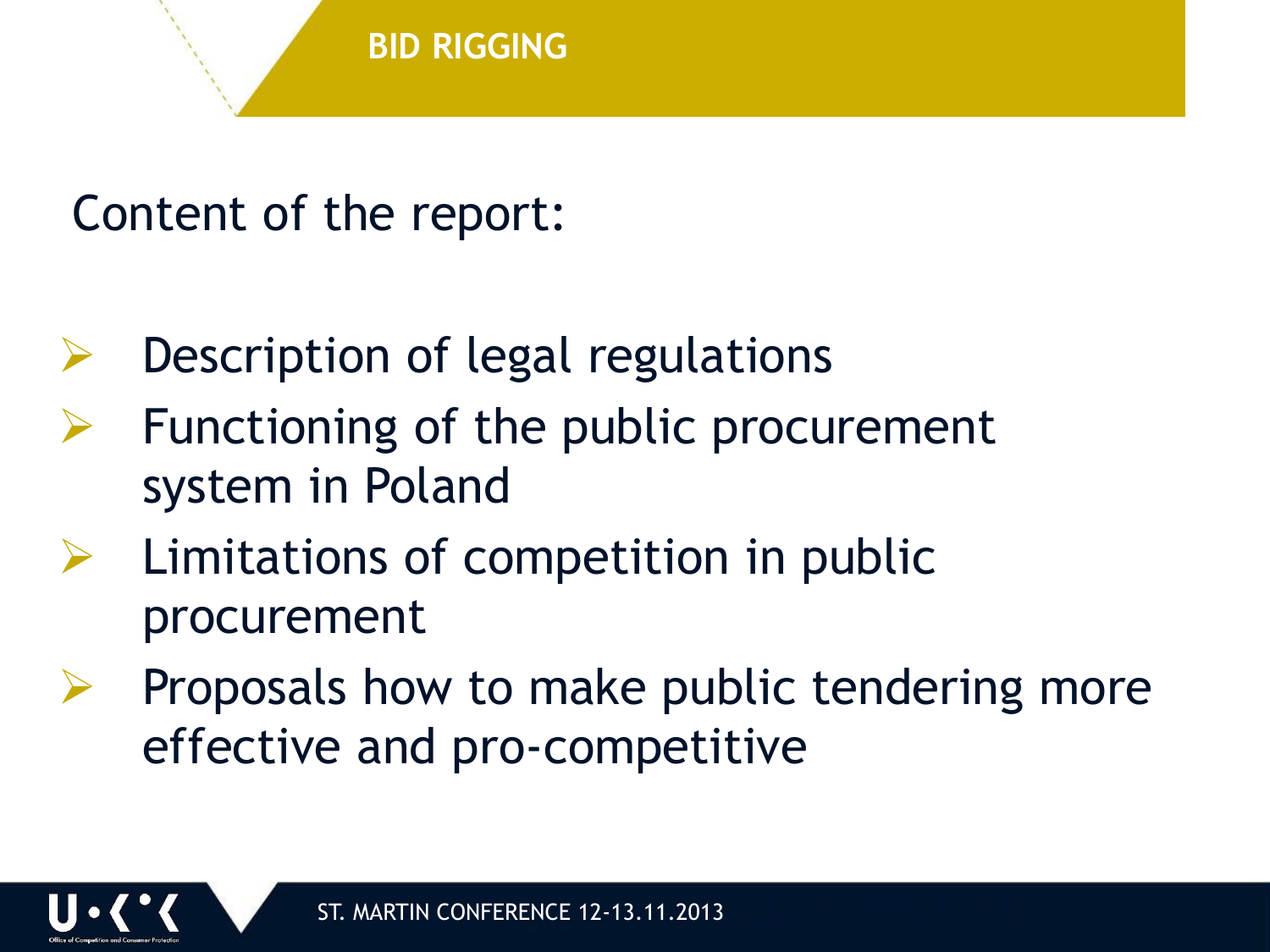

## Public procurement – responsible authorities:

- Public Procurement Office
- Office of Competition and Consumer Protection
- National Board of Appeal
- General courts



UZP



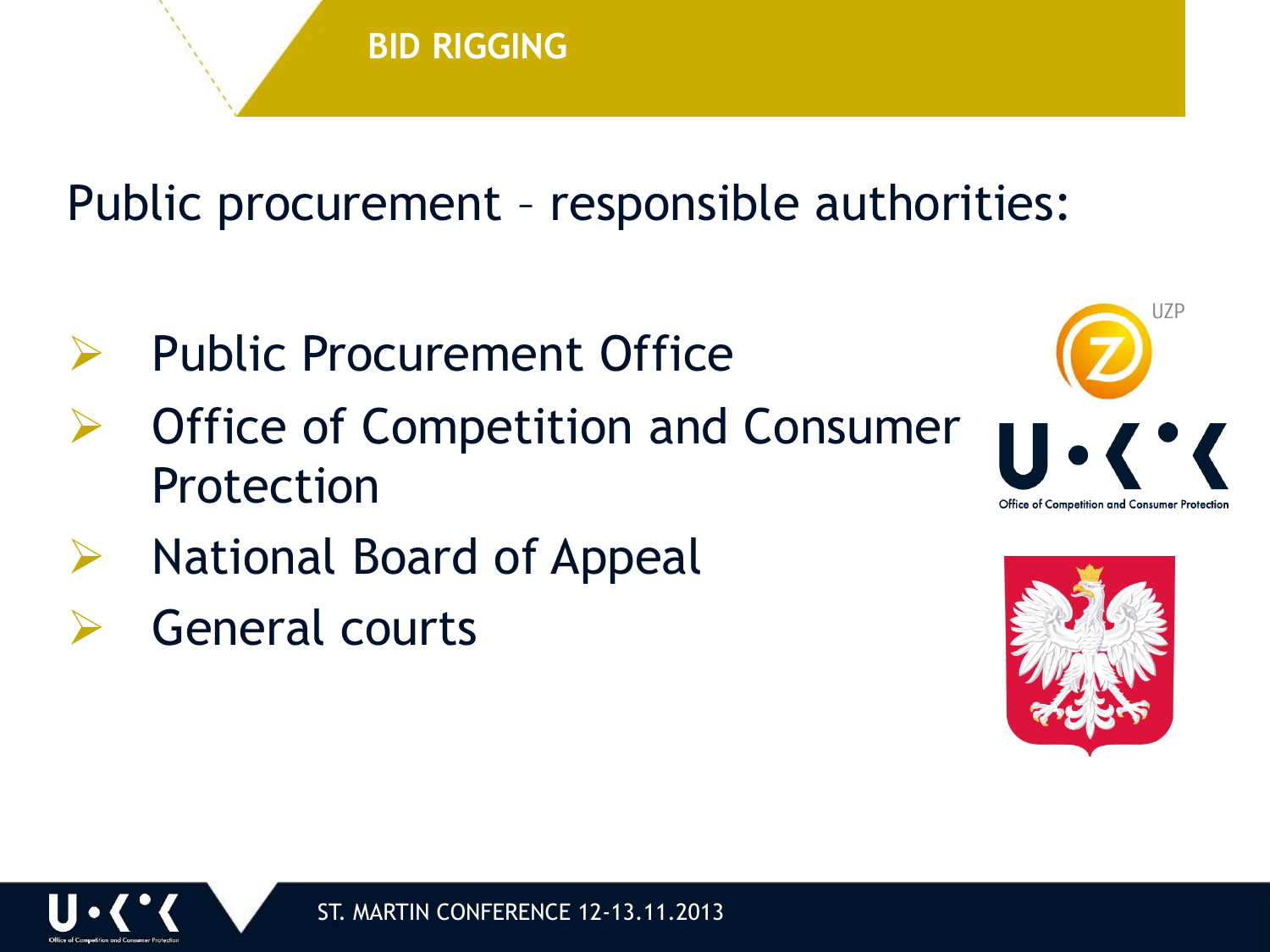

## Public procurement – responsible authorities:

- **▶ Central Anti-Corruption Bureau**
- Internal Security Agency
- Persecutor's Office
- Police









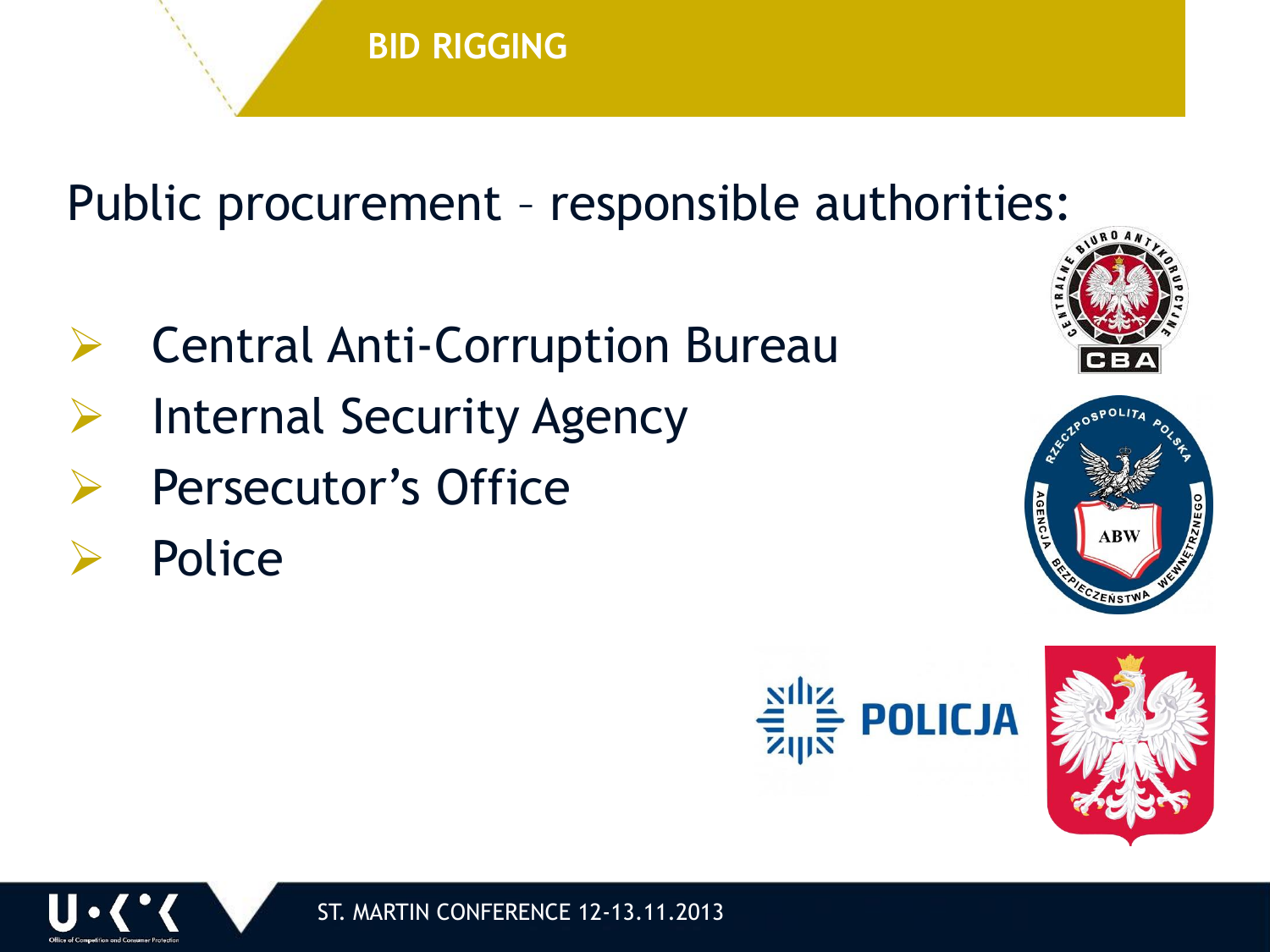#### **BID RIGGING**

# Public debate – Warsaw, September 2013:

- Authorities
- Contracting institutions
- Commercial chambers
- Private companies
- Lawyers



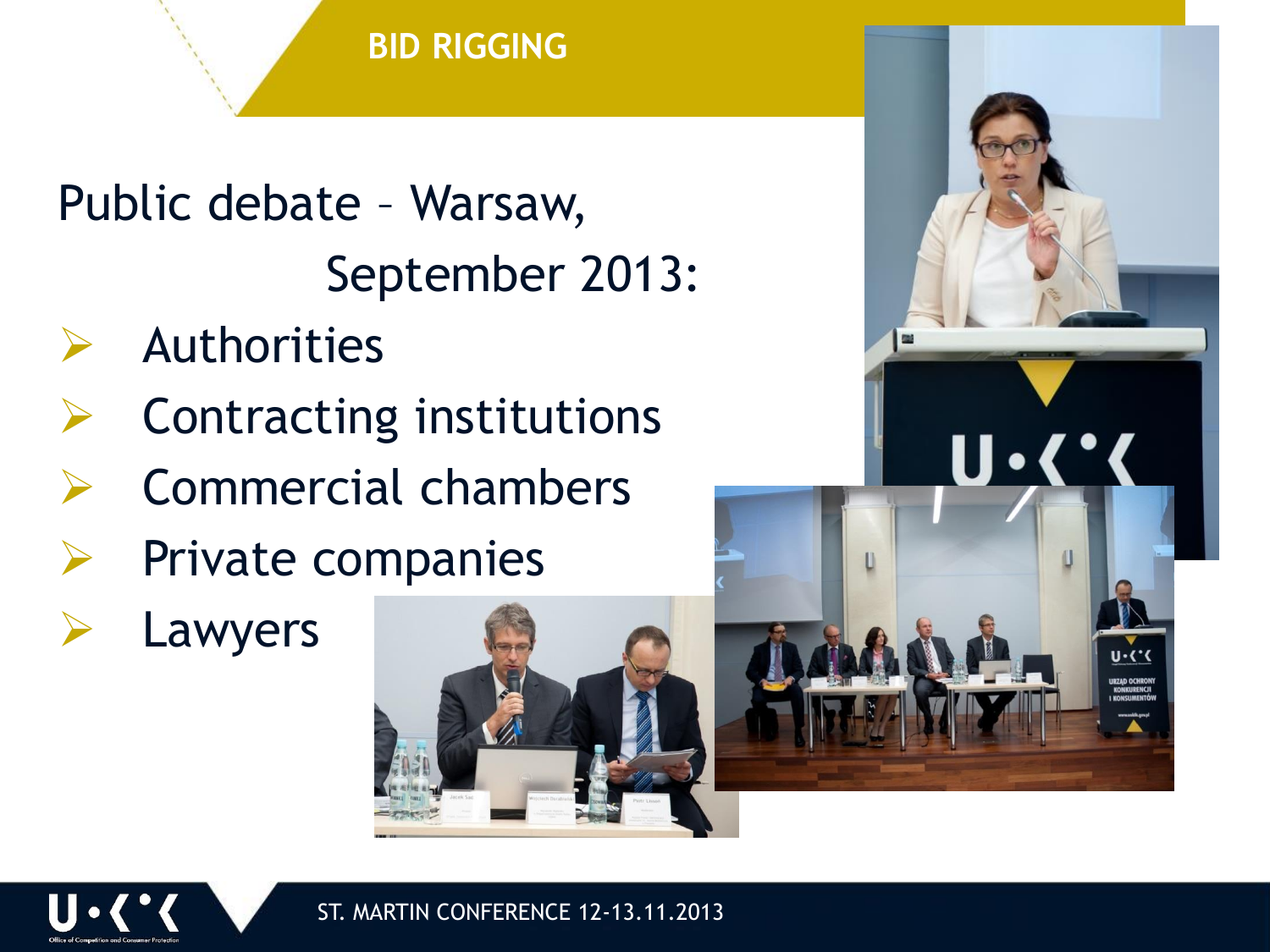# Proposals of the Competition Authority **Goals:**

- To eliminate barriers of access to public procurement
- $\triangleright$  To facilitate fighting with bid rigging
- To increase effectiveness of public procurement

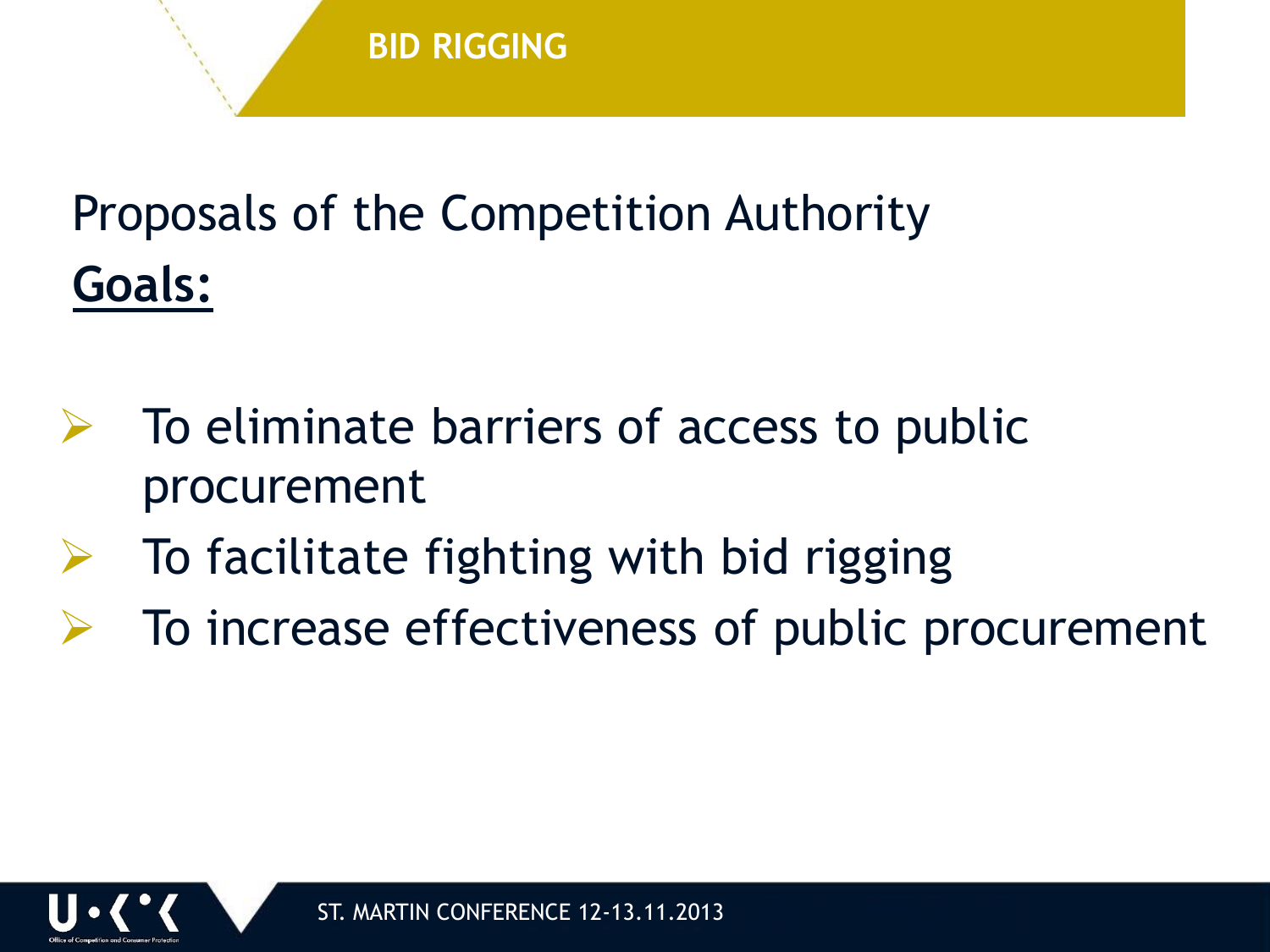# Proposals of the Competition Authority **Eliminating barriers:**

- $\triangleright$  Educational activities
- Tender securities changing rules
- Size criterion limited application
- All notices in national bulletin

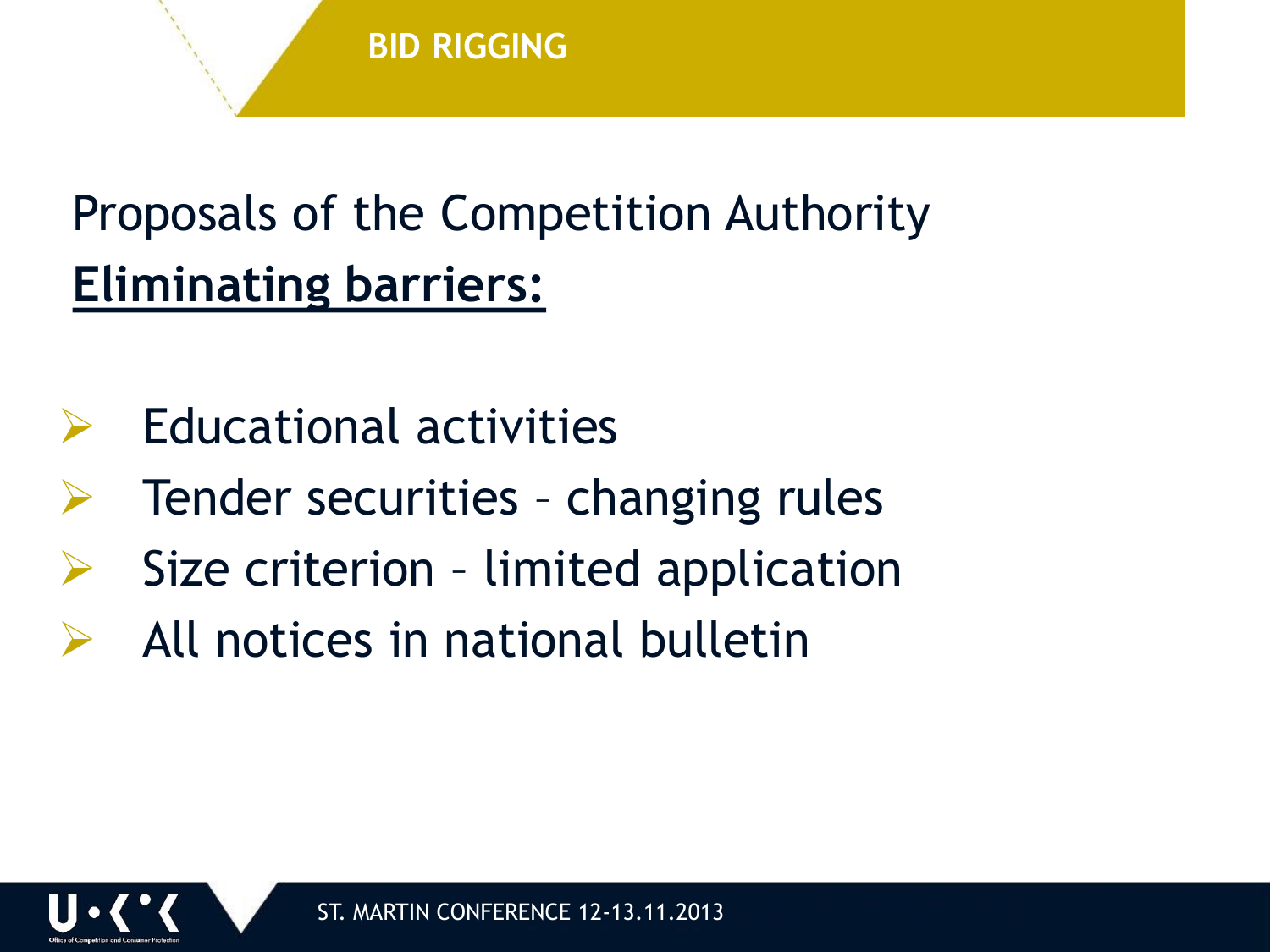# Proposals of the Competition Authority **Against bid rigging:**

Raising awareness



- Obligation to notify suspicion of bid rigging
- Creating tools of communication with CA
- Certificate of Independent Bid Determination
- Limiting the scope of use of other entity's capacity

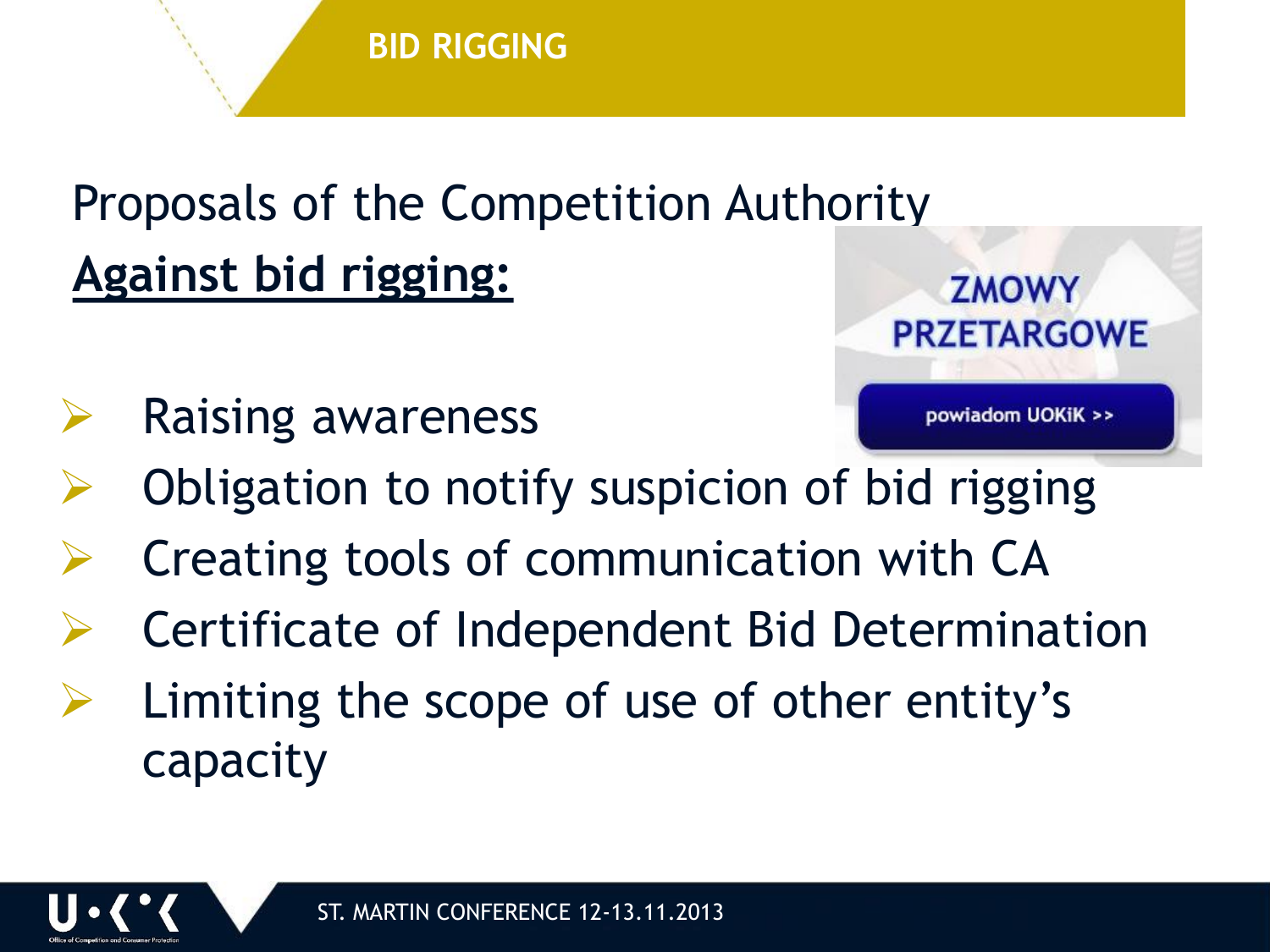# Proposals of the Competition Authority **Against bid rigging:**

- Changing transparency rules
- Increased access to the results of tender procedures
- Colluding entities excluded, their bids rejected
- Leniency applicants avoid penal responsibility
- Longer termination period

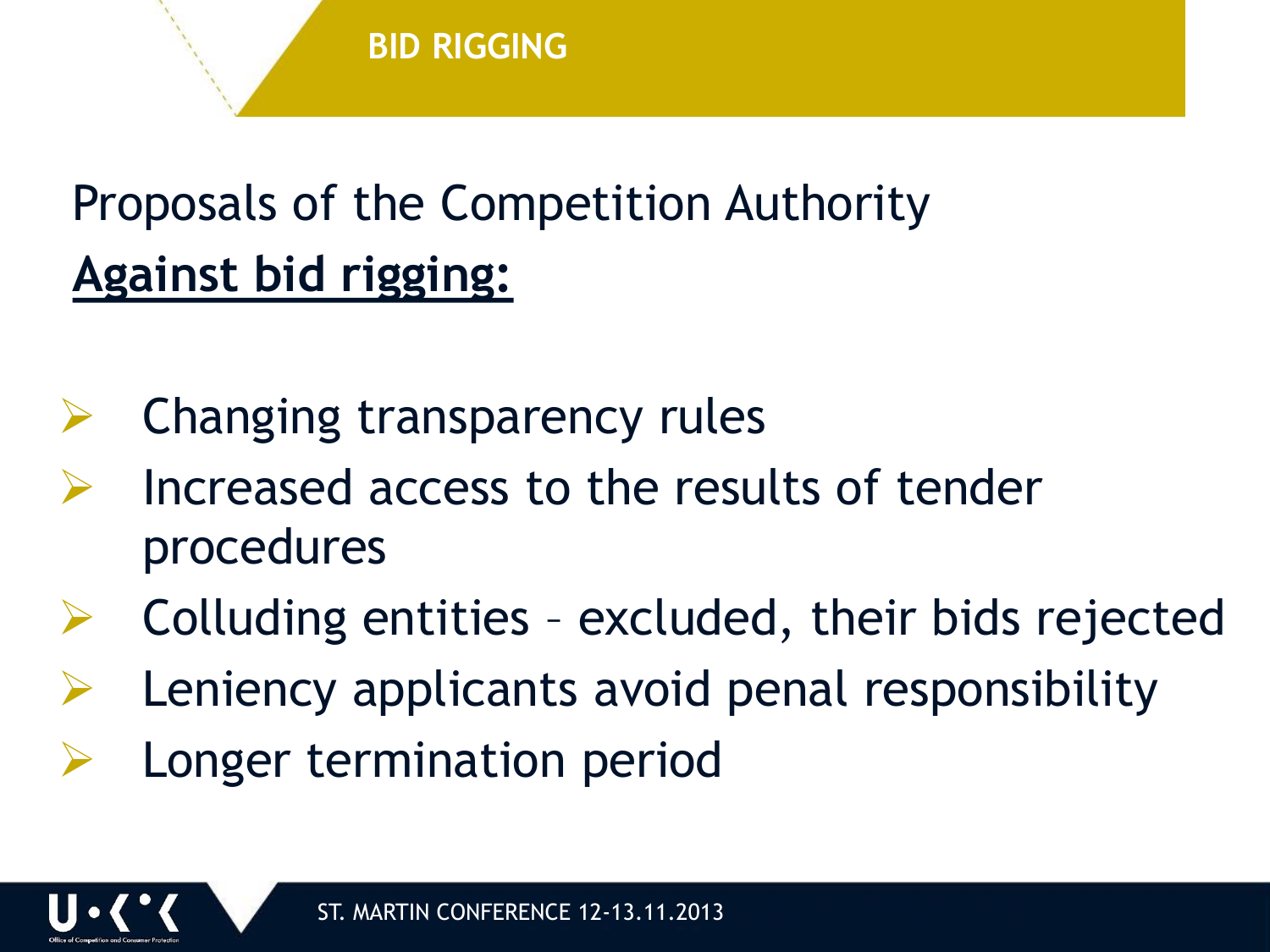# Proposals of the Competition Authority **Increasing effectiveness of public procurement:**

- Specialized court
- Enhancing elimination of unreliable entrepreneurs from public procurements
- Facilitating complex analysis

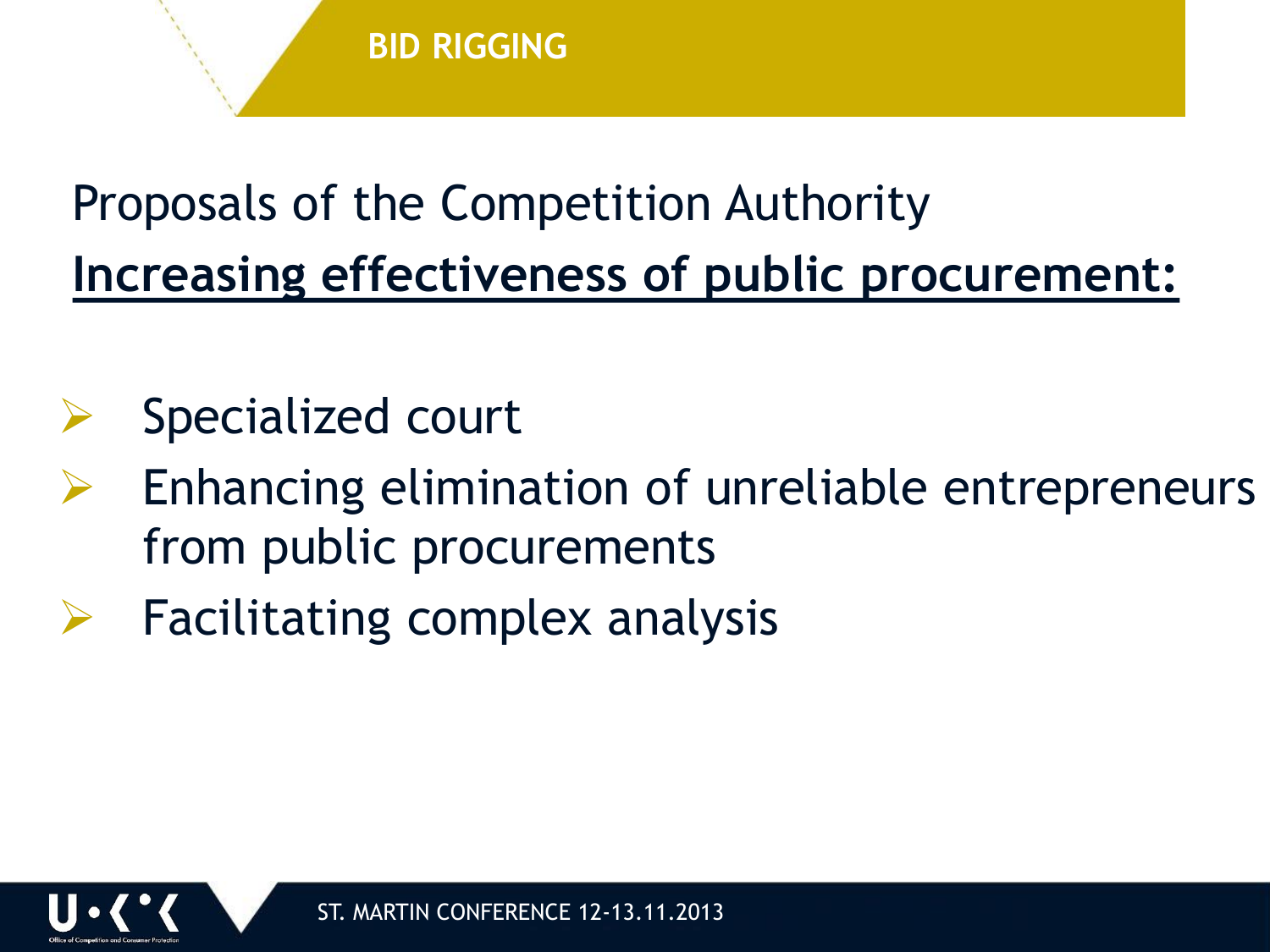**BID RIGGING**

## Inspirations:







ST. MARTIN CONFERENCE 12-13.11.2013